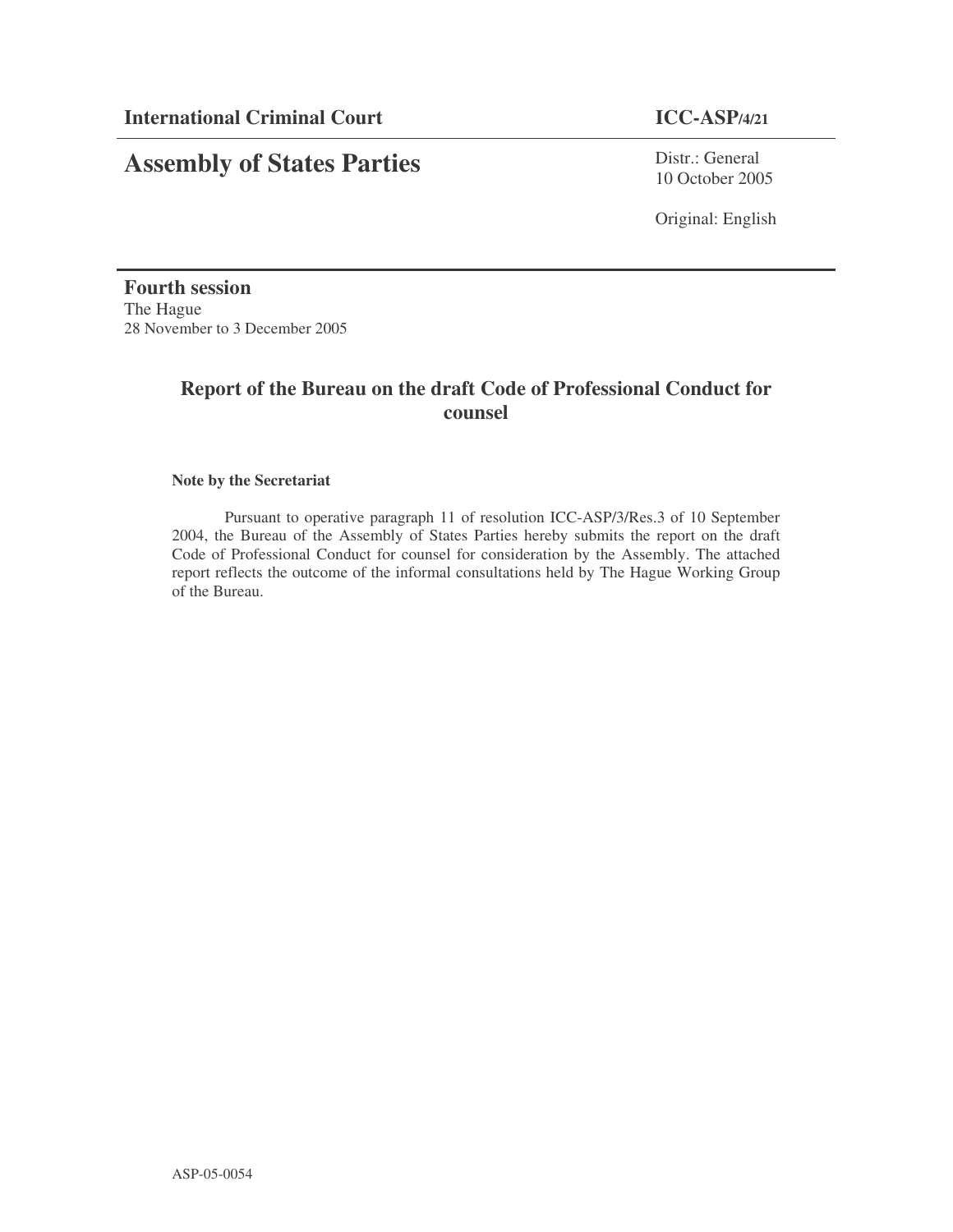ICC-ASP/4/21 Page 2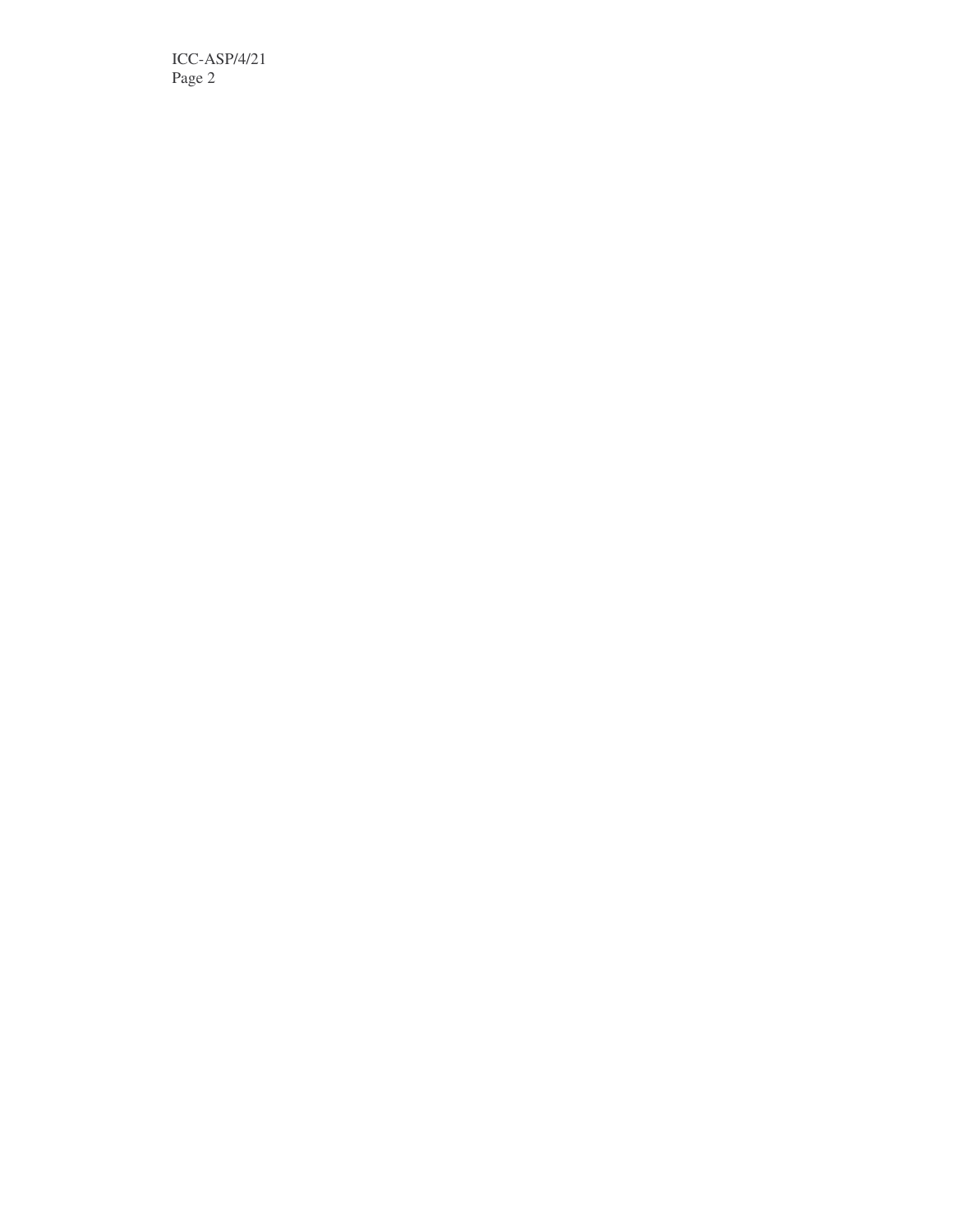## **Report of the Bureau on the draft Code of Professional Conduct for counsel**

1. At its third session, the Assembly of States Parties to the Rome Statute of the International Criminal Court (the Assembly) took the following decision in relation to the draft Code of Professional Conduct for counsel:

"11. *Takes note* of the proposal for a draft Code of Professional Conduct for counsel before the International Criminal Court, 1 *decides* that the provisions of the draft Code shall be applied provisionally until the end of the fourth session of the Assembly of States Parties, *requests*, in view of the urgency of the matter, the Bureau of the Assembly of States Parties to prepare an amended draft Code for adoption by the Assembly of States Parties at its fourth session, and *invites* States Parties to submit their comments on the current draft Code to the Bureau by 31 December  $2004;$ <sup>2</sup>

2. Pursuant to operative paragraph 11 of resolution ICC-ASP/3/Res.3, the Secretariat sent note ICC-ASP/3/S/6 of 18 October 2004 to States Parties, inviting them to submit comments to the Bureau by the date indicated above.

3. In December 2004, the Bureau of the Assembly decided to establish two working groups, one in The Hague and the other in New York, in accordance with resolution ICC-ASP/3/Res.8, adopted by the Assembly at its third session. 3 In March 2005, the Coordinator of the Working Group in The Hague, H.E. Ambassador Gilberto Vergne Saboia (Brazil), appointed a convenor of the task force to facilitate discussion of the issue of the draft Code of Professional Conduct for counsel, which had been allocated to the Working Group.

4. The task force of The Hague Working Group held seven meetings, on 2 and 22 March, 13 April, 3 and 25 May, 9 and 24 June 2005. The task force was composed of those States which had provided comments on the draft Code and any other interested States. In addition, representatives of the different organs of the Court were invited to participate in the discussions of the task force. At its third meeting, the task force heard from the non governmental organizations (NGOs) and lawyers' associations that had been involved in the preparation of the draft Code that was submitted to the Assembly at its third session. 4

5. In carrying out its mandate, the task force relied on the written observations submitted by States Parties to the Bureau and the oral interventions of the various participants in the meetings. It also endeavored to take into account the remarks by NGOs and lawyers associations, especially those formulated during the third meeting of the task force. Furthermore, the experience of the defense organizations before the International Criminal Tribunal for the former Yugoslavia and the International Criminal Tribunal for Rwanda was taken into account.

6. The Bureau submits herewith the draft Code of Professional Conduct for counsel, for consideration by the Assembly.

<sup>3</sup> Ibid., resolution ICC-ASP/3/Res.8.

<sup>&</sup>lt;sup>1</sup> See document ICC-ASP/3/11/Rev.1.

<sup>2</sup> *Official Records of the Assembly of States Parties to the Rome Statute of the International Criminal Court, Third session*, *The Hague, 6-10 September 2004* (International Criminal Court publication), ICC-ASP/3/25, part. III, resolution ICC-ASP/3/Res.3.

<sup>4</sup> See document ICC-ASP/3/11/Rev.1.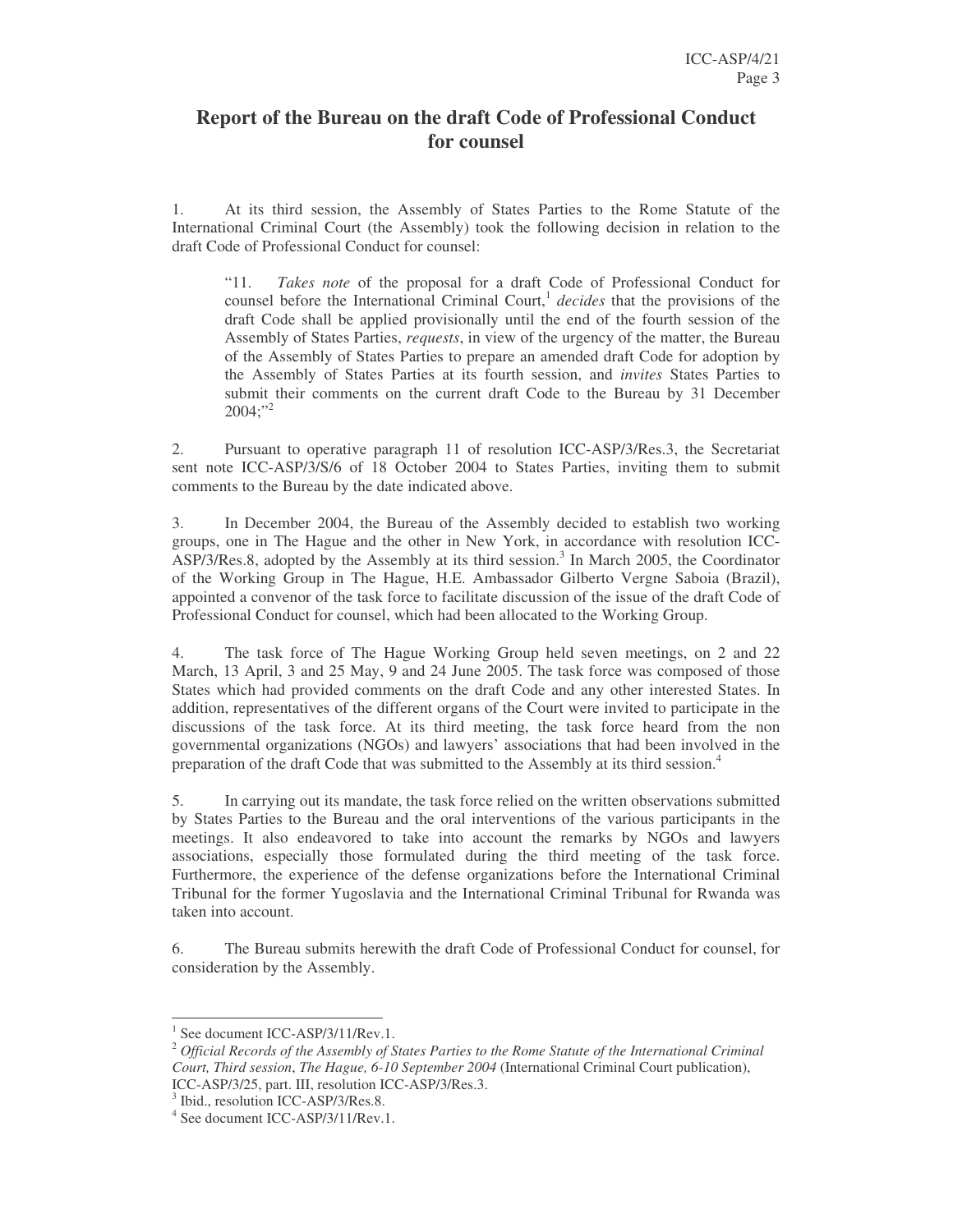ICC-ASP/4/21 Page 4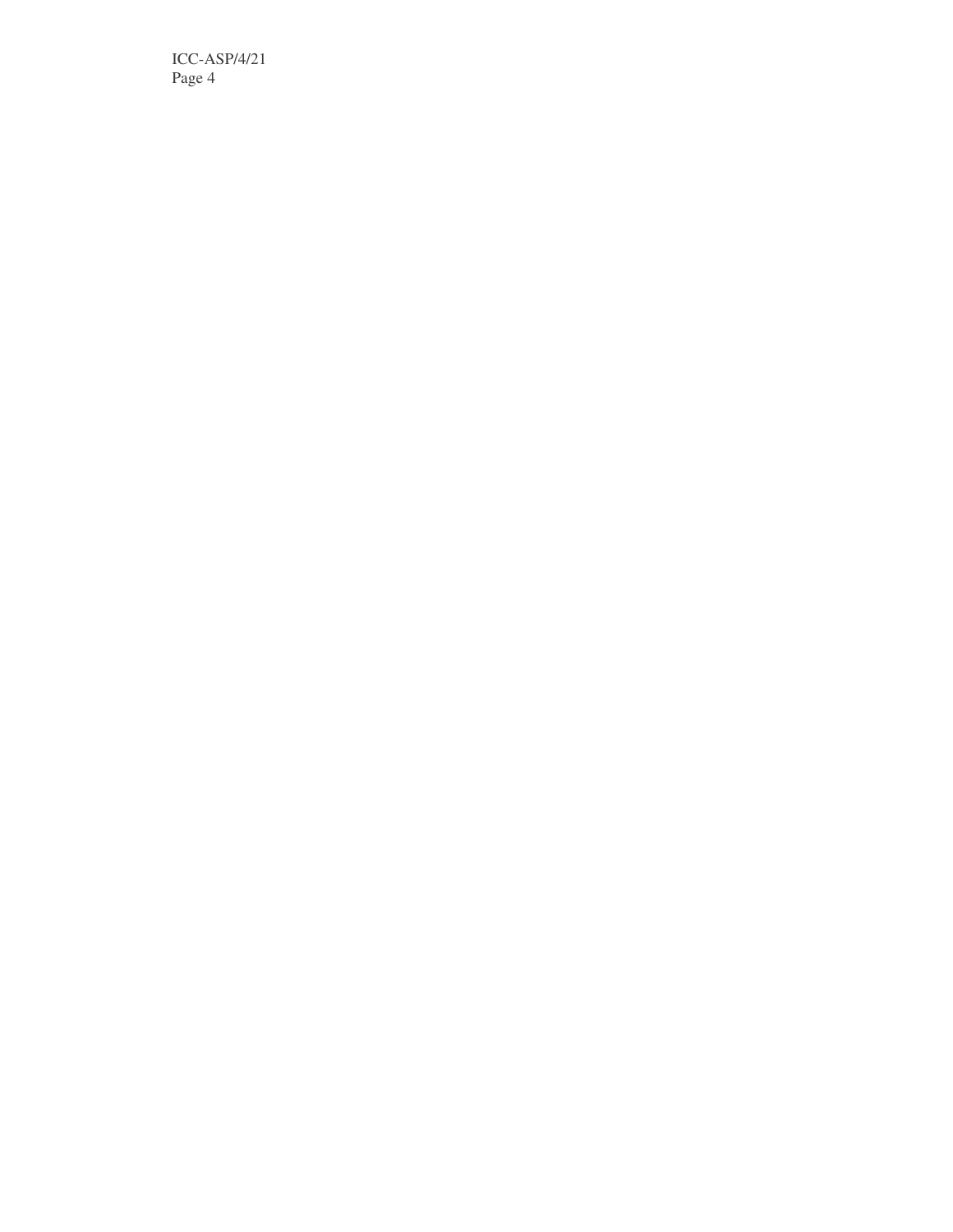## **Annex**

## **Draft Code of Professional Conduct for counsel**

| <b>Contents</b>                                                            |  |
|----------------------------------------------------------------------------|--|
|                                                                            |  |
|                                                                            |  |
|                                                                            |  |
|                                                                            |  |
| Article 4 Primacy of the Code of Professional Conduct for counsel 8        |  |
|                                                                            |  |
|                                                                            |  |
|                                                                            |  |
|                                                                            |  |
|                                                                            |  |
|                                                                            |  |
|                                                                            |  |
|                                                                            |  |
|                                                                            |  |
|                                                                            |  |
| Article 13 Refusal by counsel of a representation agreement 10             |  |
| Article 14 Performance in good faith of a representation agreement  11     |  |
| Article 15 Communication between counsel and the client11                  |  |
|                                                                            |  |
|                                                                            |  |
|                                                                            |  |
|                                                                            |  |
|                                                                            |  |
|                                                                            |  |
| Article 22 Remuneration of counsel in the framework of legal assistance 13 |  |
| <b>CHAPTER 3 RELATIONS WITH THE COURT AND OTHERS</b> 14                    |  |
| Article 23 Communications with the Chambers and judges 14                  |  |
|                                                                            |  |
|                                                                            |  |
|                                                                            |  |
|                                                                            |  |
| Article 28 Relations with persons already represented by counsel  15       |  |
|                                                                            |  |
|                                                                            |  |
|                                                                            |  |
|                                                                            |  |
|                                                                            |  |
| Article 32 Liability for conduct of assistants or other staff 16           |  |
|                                                                            |  |
|                                                                            |  |
|                                                                            |  |
| Article 36 Composition and management of the Disciplinary Board 17         |  |
|                                                                            |  |
|                                                                            |  |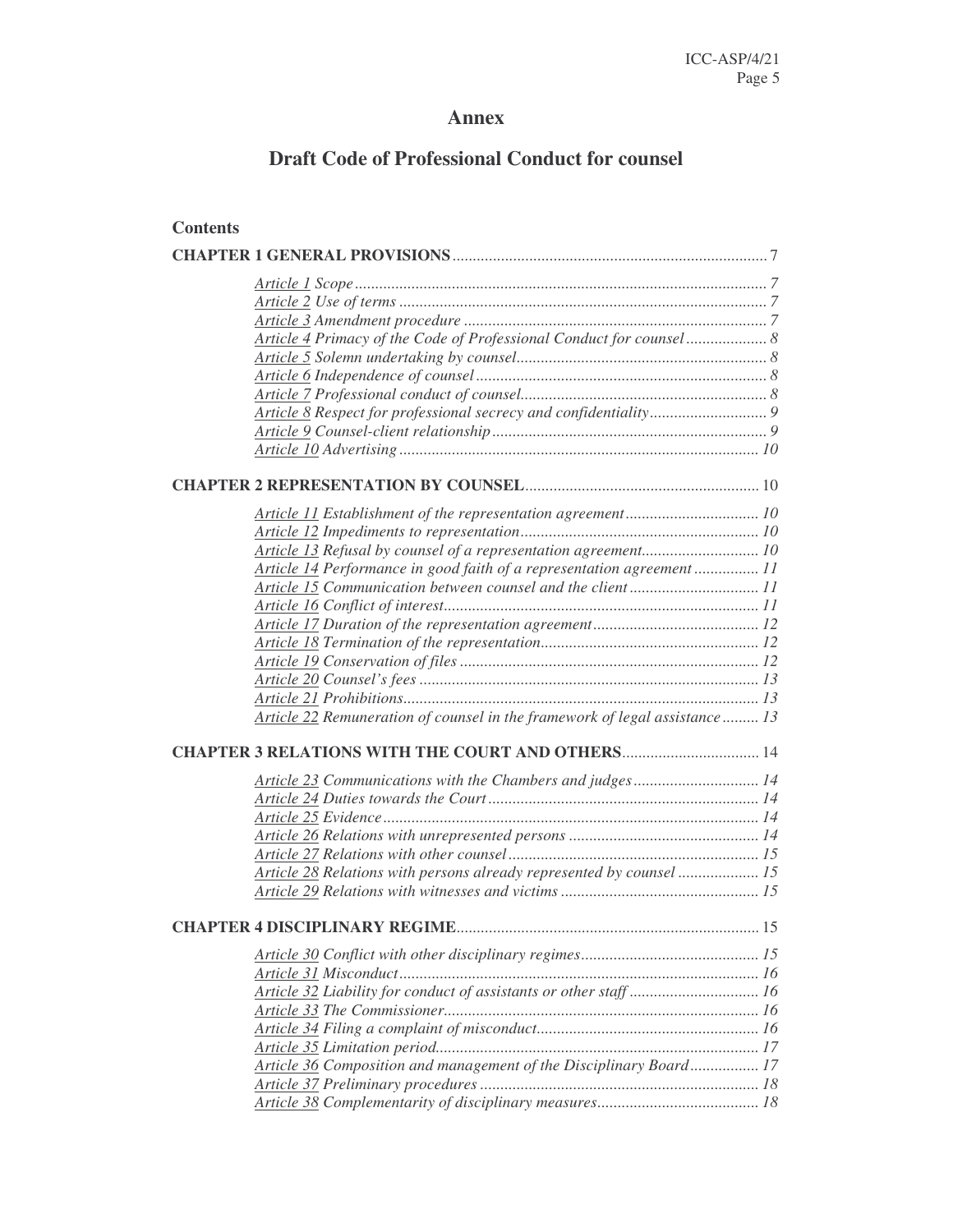| Article 40 Rights of counsel subject to the disciplinary procedure  19     |  |
|----------------------------------------------------------------------------|--|
|                                                                            |  |
|                                                                            |  |
|                                                                            |  |
| Article 44 Composition and management of the Disciplinary Appeals Board 21 |  |
|                                                                            |  |
|                                                                            |  |
|                                                                            |  |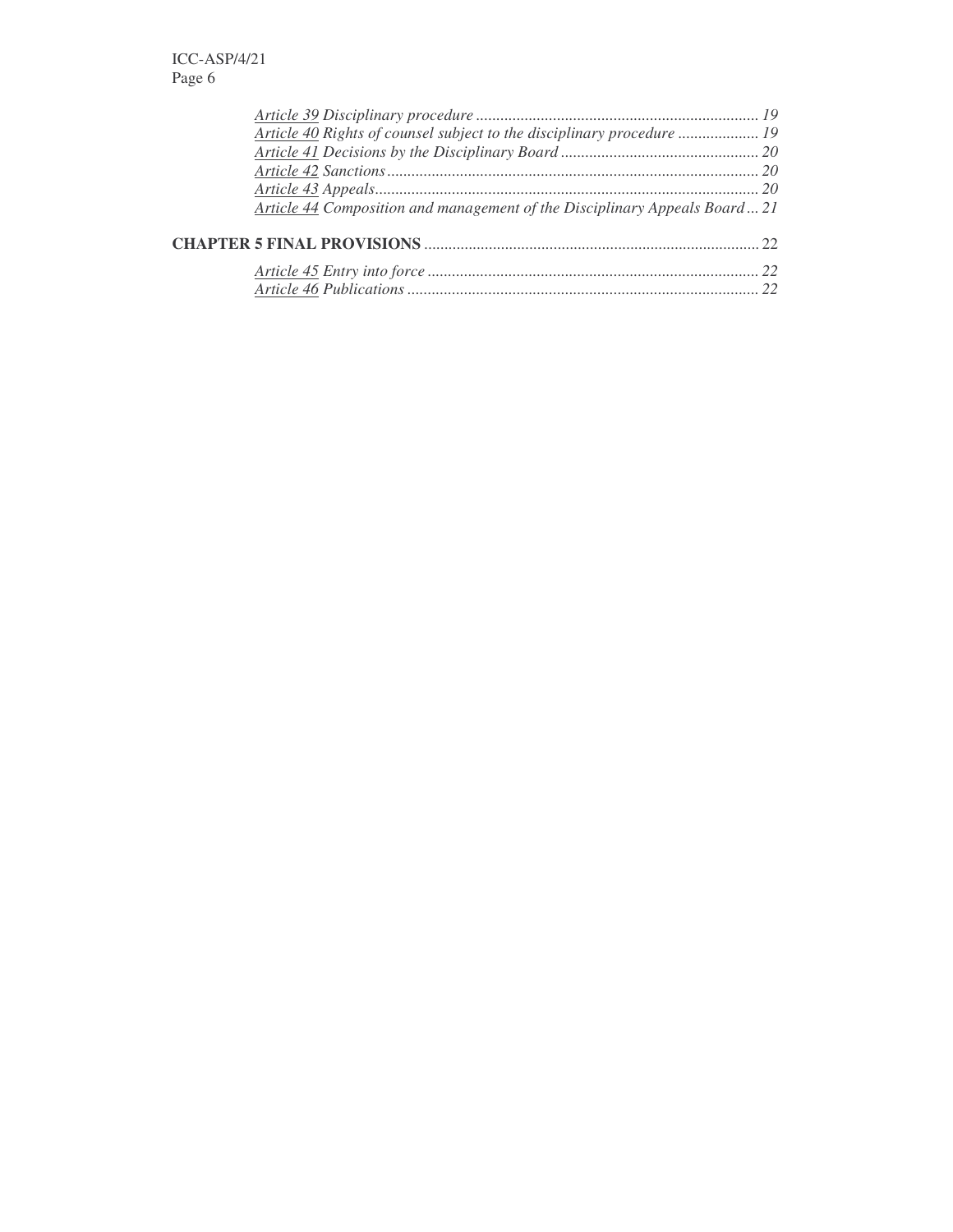## **Draft Code of Professional Conduct for counsel**

#### **Chapter 1 General provisions**

#### **Article 1 Scope**

This Code shall apply to defence counsel, counsel acting for States, *amici curiae* and counsel or legal representatives for victims and witnesses practising at the International Criminal Court, hereinafter referred to as "counsel".

# **Article 2**

#### **Use of terms**

1. Unless otherwise defined in this Code, all terms are used as defined in the Statute, the Rules of Procedure and Evidence and the Regulations of the Court.

#### 2. In this Code:

- "Court" refers to the International Criminal Court:
- "associate" refers to lawyers who practise in the same law firm as counsel;
- "national authority" refers to the bar association of which counsel is a member or any other organ competent to regulate and control the activity of lawyers, judges, prosecutors or professors of law, or other qualified counsel according to rule 22, paragraph 1, of the Rules of Procedure and Evidence;
- "client" refers to all those assisted or represented by counsel;
- "defence team" refers to counsel and all persons working under his or her oversight; and
- "agreement" refers to the oral or written legal relationship which binds counsel to his or her client before the Court.

#### **Article 3 Amendment procedure**

1. States Parties, judges, the Registrar, counsel and independent organizations representing lawyers' associations and counsel may submit proposals for amendments to this Code. Any proposal for amendments to this Code shall be submitted to the Registrar, together with explanatory material, in one or both working languages of the Court.

2. The Registrar shall transmit the proposals to the Presidency, together with a reasoned report prepared after consultation with the Prosecutor and, as appropriate, with any independent organization representing lawyers' associations and counsel.

3. Any proposal to amend this Code, submitted by one or more States Parties, shall be transmitted by the Presidency to the Assembly of States Parties together with any comments the Presidency may have, taking into account the report of the Registrar.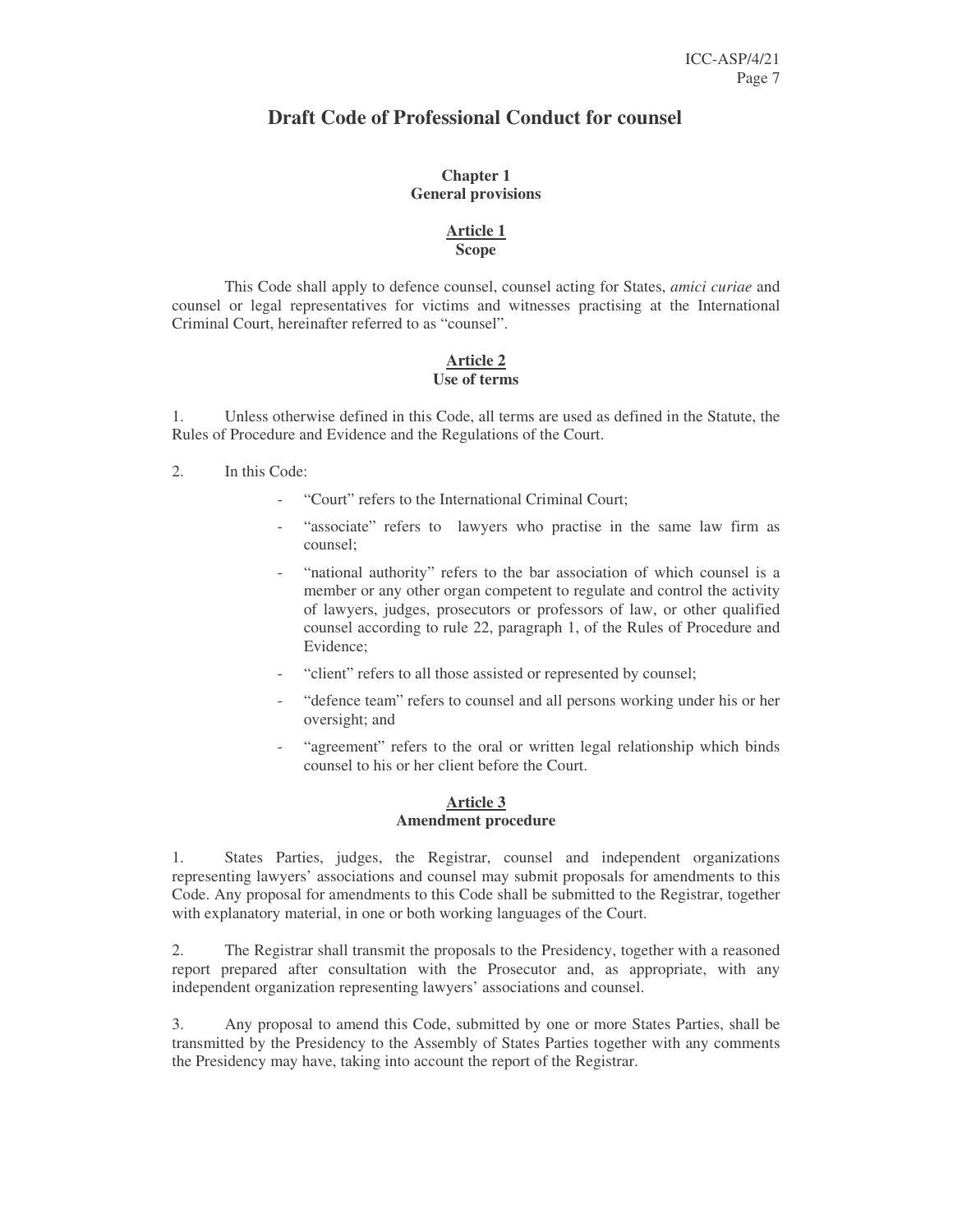4. Any proposal to amend this Code, other than one submitted by one or more States Parties, shall be transmitted by the Presidency to the Assembly of States Parties together with any comments the Presidency may have, taking into account the report of the Registrar. In such circumstances, the Presidency shall provide the Assembly of States Parties with the Presidency's reasoned recommendations as to whether or not any such proposal should be adopted. If the Presidency recommends adoption, it shall submit a draft amendment in relation to that proposal to the Assembly of States Parties for the purpose of adoption.

5. Amendments to this Code shall be adopted by the Assembly of States Parties in accordance with article 112, paragraph 7, of the Statute.

#### **Article 4 Primacy of the Code of Professional Conduct for counsel**

Where there is any inconsistency between this Code and any other code of ethics or professional responsibility which counsel are bound to honour, the terms of this Code shall prevail in respect of the practice and professional ethics of counsel when practising before the Court.

#### **Article 5 Solemn undertaking by counsel**

Before taking office, counsel shall give the following solemn undertaking before the Court: "I solemnly declare that I will perform my duties and exercise my mission before the International Criminal Court with integrity and diligence, honourably, freely, independently, expeditiously and conscientiously, and that I will scrupulously respect professional secrecy and the other duties imposed by the Code of Professional Conduct for Counsel before the International Criminal Court".

#### **Article 6 Independence of counsel**

- 1. Counsel shall act honourably, independently and freely.
- 2. Counsel shall not:
	- (a) Permit his or her independence, integrity or freedom to be compromised by external pressure; or
	- (b) Do anything which may lead to any reasonable inference that his or her independence has been compromised.

#### **Article 7 Professional conduct of counsel**

1. Counsel shall be respectful and courteous in his or her relations with the Chamber, the Prosecutor and the members of the Office of the Prosecutor, the Registrar and the members of the Registry, the client, opposing counsel, accused persons, victims, witnesses and any other person involved in the proceedings.

2. Counsel shall maintain a high level of competence in the law applicable before the Court. He or she shall participate in training initiatives required to maintain such competence.

3. Counsel shall comply at all times with the Statute, the Rules of Procedure and Evidence, the Regulations of the Court and such rulings as to conduct and procedure as may be made by the Court, including the enforcement of this Code.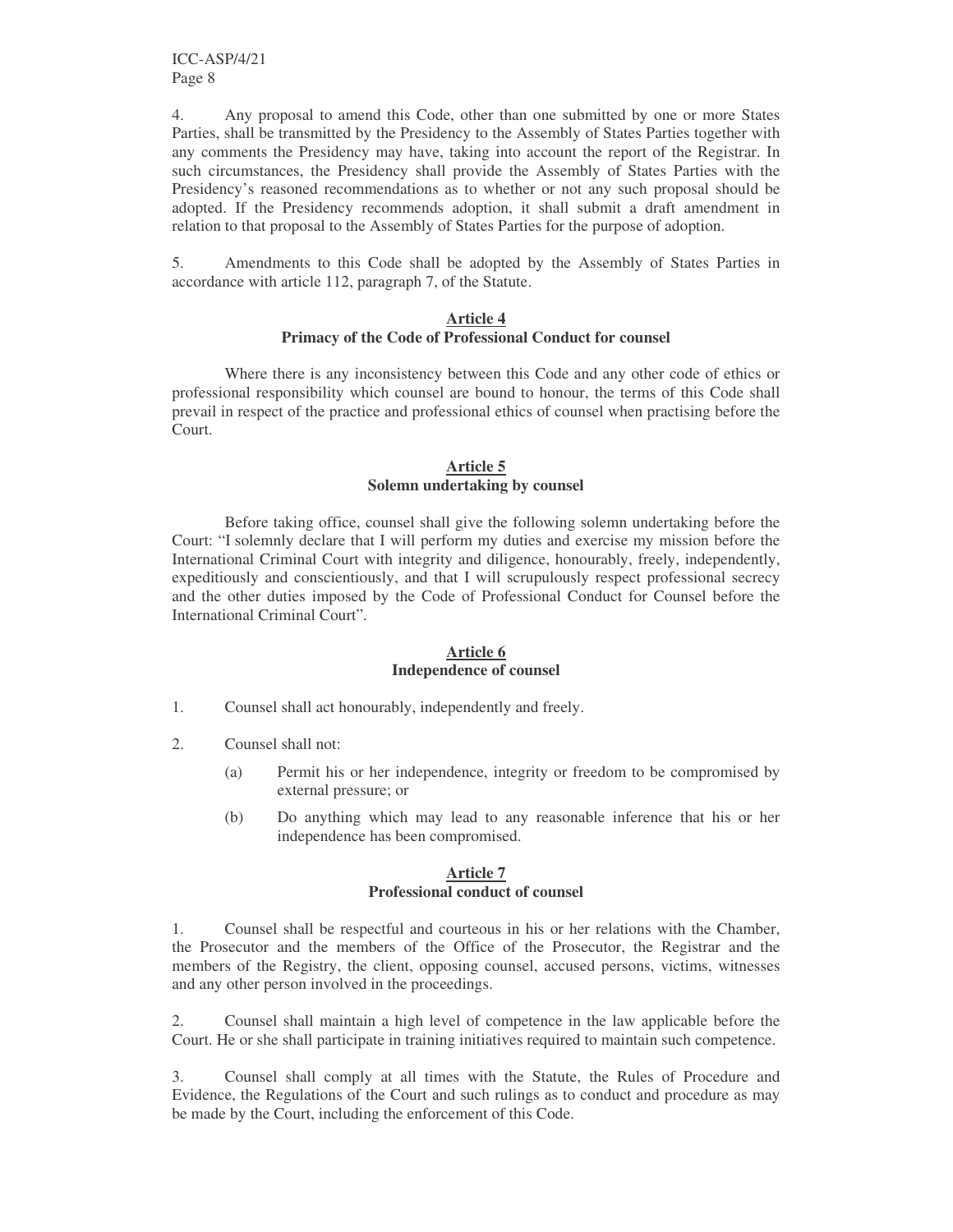4. Counsel shall supervise the work of his or her assistants and other staff, including investigators, clerks and researchers, to ensure that they comply with this Code.

### **Article 8**

#### **Respect for professional secrecy and confidentiality**

1. Counsel shall respect and actively exercise all care to ensure respect for professional secrecy and the confidentiality of information in accordance with the Statute, the Rules of Procedure and Evidence and the Regulations of the Court.

2. The relevant provisions referred to in paragraph 1 of this article include, inter alia, article 64, paragraph 6 (c), article 64, paragraph 7, article 67, paragraph 1 (b), article 68, and article 72 of the Statute, rules 72, 73, and 81 of the Rules of Procedure and Evidence and regulation 97 of the Regulations of the Court. Counsel shall also comply with the relevant provisions of this Code and any order of the Court.

3. Counsel may only reveal the information protected under paragraphs 1 and 2 of this article to co-counsel, assistants and other staff working on the particular case to which the information relates and solely to enable the exercise of his or her functions in relation to that case.

4. Subject to paragraph 3 of this article, counsel may only disclose the information protected under paragraphs 1 and 2 of this article, where such disclosure is provided for by a particular provision of the Statute, the Rules of Procedure and Evidence, the Regulations of the Court or this Code or where such disclosure is ordered by the Court. In particular, Counsel shall not reveal the identity of protected victims and witnesses, or any confidential information that may reveal their identity and whereabouts, unless he or she has been authorized to do so by an order of the Court.

#### **Article 9 Counsel-client relationship**

1. Counsel shall not engage in any discriminatory conduct in relation to any other person, in particular his or her client, on grounds of race, colour, ethnic or national origin, nationality, citizenship, political opinions, religious convictions, gender, sexual orientation, disability, marital status or any other personal or economic status.

2. In his or her relations with the client, counsel shall take into account the client's personal circumstances and specific needs, in particular where counsel is representing victims of torture or of physical, psychological or sexual violence, or children, the elderly or the disabled.

3. Where a client's ability to make decisions concerning representation is impaired because of mental disability or for any other reason, counsel shall inform the Registrar and the relevant Chamber. Counsel shall also take the steps necessary to ensure proper legal representation of the client according to the Statute and the Rules of Procedure and Evidence.

4. Counsel shall not engage in any improper conduct, such as demanding sexual relations, coercion, intimidation, or exercise any other undue influence in his or her relations with a client.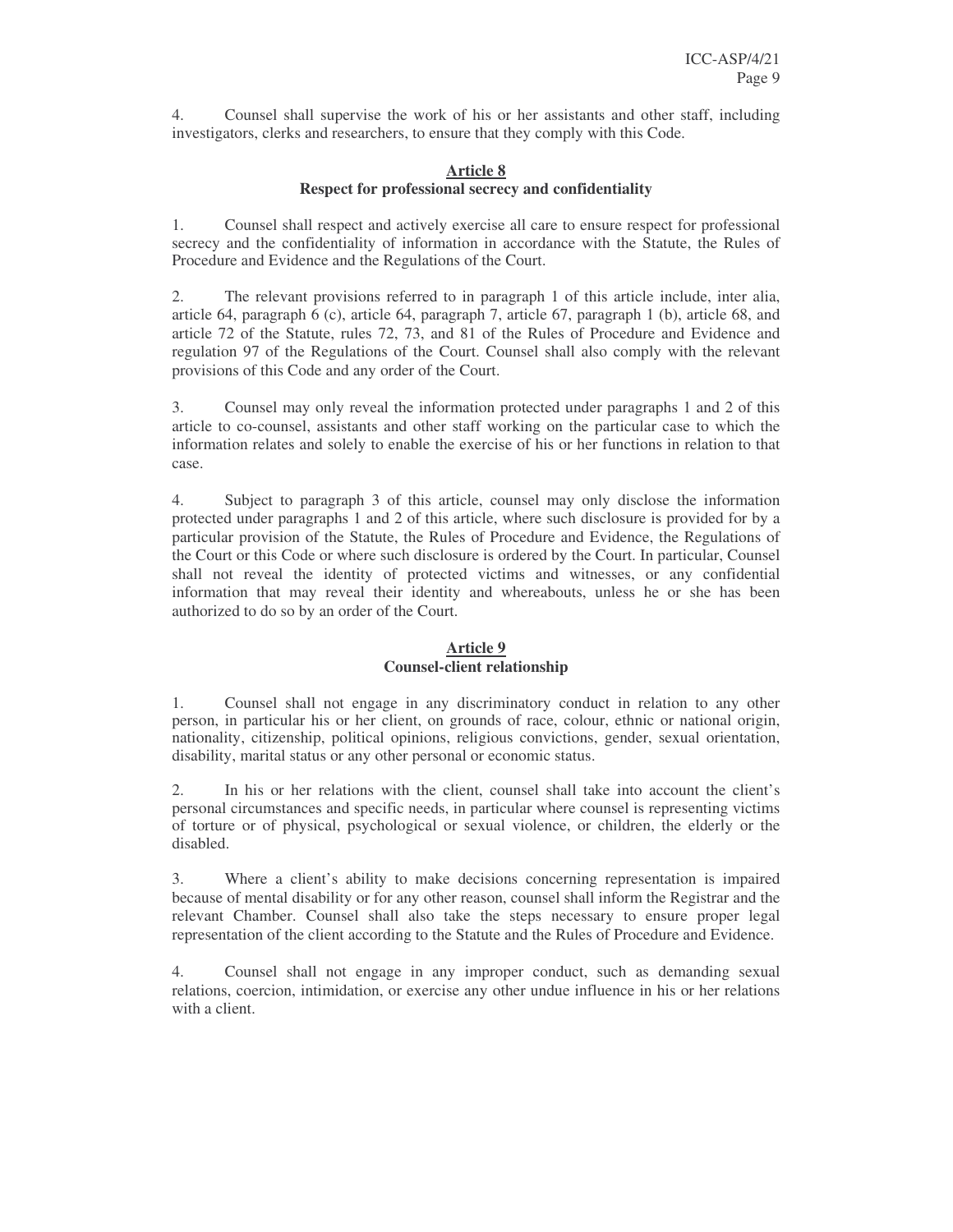#### **Article 10 Advertising**

Counsel may advertise provided the information is:

- (a) Accurate; and
- (b) Respectful of counsel's obligations regarding confidentiality and privilege.

#### **Chapter 2 Representation by counsel**

#### **Article 11 Establishment of the representation agreement**

The agreement is established when counsel accepts a request from a client seeking representation or from the Chamber.

#### **Article 12 Impediments to representation**

- 1. Counsel shall not represent a client in a case:
	- (a) If the case is the same as or substantially related to another case in which counsel or his or her associates formerly represented another client and the interests of the client are incompatible with the interests of the former client, unless the client and the former client consent after consultation; or
	- (b) In which counsel was involved or was privy to confidential information as a staff member of the Court relating to the case in which counsel seeks to appear. The lifting of this impediment may, however, at counsel's request, be ordered by the Court if deemed justified in the interests of justice. Counsel shall still be bound by the duties of confidentiality stemming from his or her former position as a staff member of the Court.

2. In the case of paragraph 1 (a) of this article, where consent has been obtained after consultation, counsel shall inform the Chamber of the Court seized with the situation or case of the conflict and the consent obtained. Such notice shall be provided in a manner consistent with counsel's duties of confidentiality pursuant to article 8 of this Code and rule 73, sub-rule 1 of the Rules of Procedure and Evidence.

3. Counsel shall not act in proceedings in which there is a substantial probability that counsel or an associate of counsel will be called to appear as a witness unless:

- (a) The testimony relates to an uncontested issue; or
- (b) The testimony relates to the nature and value of legal services rendered in the case.
- 4. This article is without prejudice to article 16 of this Code.

#### **Article 13 Refusal by counsel of a representation agreement**

- 1. Counsel has the right to refuse an agreement without stating reasons.
- 2. Counsel has a duty to refuse an agreement where: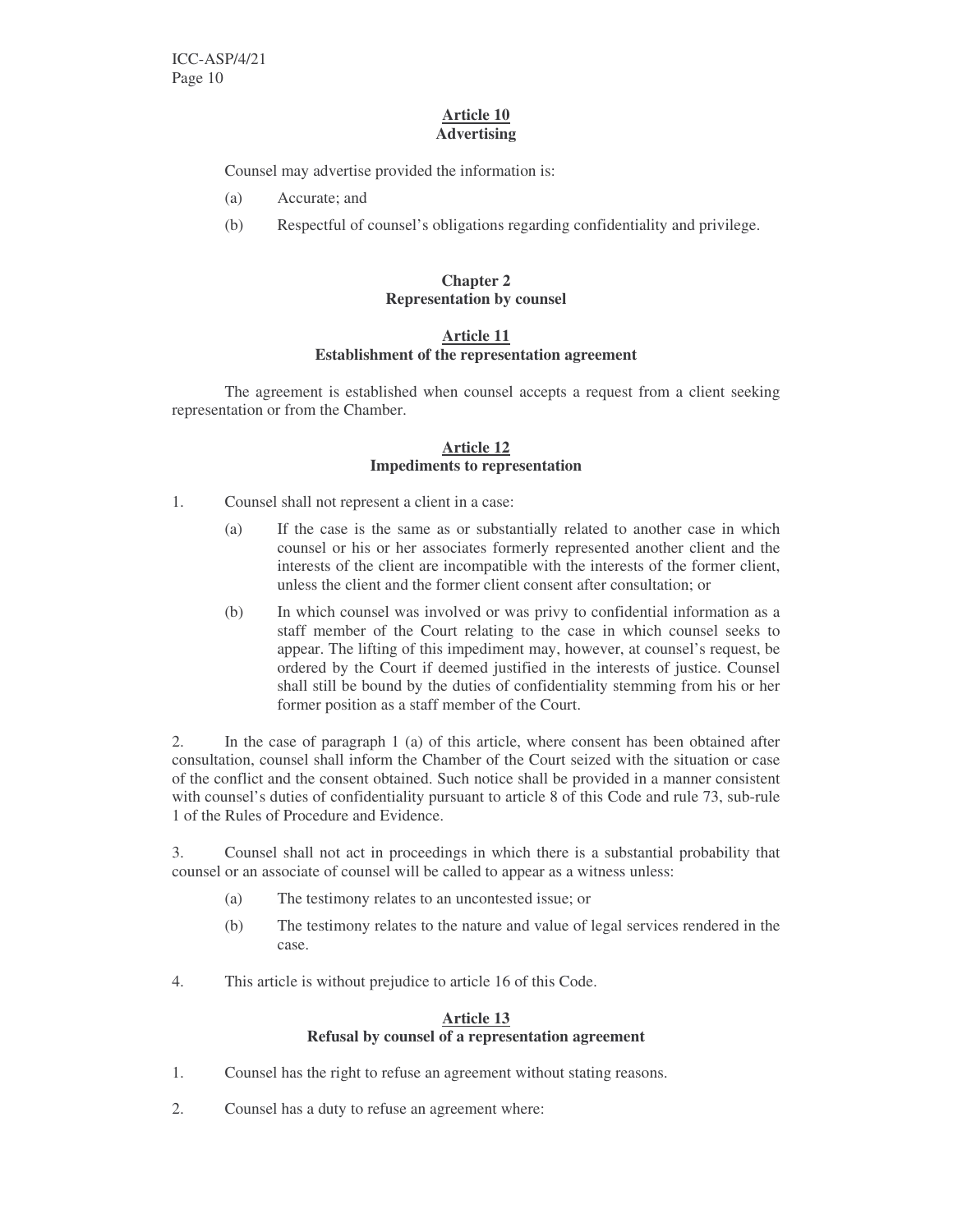- (a) There is a conflict of interest under article16 of this Code;
- (b) Counsel is incapable of dealing with the matter diligently; or
- (c) Counsel does not consider that he or she has the requisite expertise.

#### **Article 14**

### **Performance in good faith of a representation agreement**

1. The relationship of client and counsel is one of candid exchange and trust, binding counsel to act in good faith when dealing with the client. In discharging that duty, counsel shall act at all times with fairness, integrity and candour towards the client.

- 2. When representing a client, counsel shall:
	- (a) Abide by the client's decisions concerning the objectives of his or her representation as long as they are not inconsistent with counsel's duties under the Statute, the Rules of Procedure and Evidence, and this Code; and
	- (b) Consult the client on the means by which the objectives of his or her representation are to be pursued.

### **Article 15 Communication between counsel and the client**

1. Counsel shall provide the client with all explanations reasonably needed to make informed decisions regarding his or her representation.

2. When counsel is discharged from or terminates the agreement, he or she shall convey as promptly as possible to the former client or replacement counsel any communication that counsel received relating to the representation, without prejudice to the duties which subsist after the end of the representation.

3. When communicating with the client, counsel shall ensure the confidentiality of such communication.

#### **Article 16 Conflict of interest**

1. Counsel shall exercise all care to ensure that no conflict of interest arises. Counsel shall put the client's interests before counsel's own interests or those of any other person, organization or State, having due regard to the provisions of the Statute, the Rules of Procedure and Evidence, and this Code.

2. Where counsel has been retained or appointed as a common legal representative for victims or particular groups of victims, he or she shall advise his or her clients at the outset of the nature of the representation and the potential conflicting interests within the group. Counsel shall exercise all care to ensure a fair representation of the different yet consistent positions of his or her clients.

3. Where a conflict of interest arises, counsel shall at once inform all potentially affected clients of the existence of the conflict and either:

- (a) Withdraw from the representation of one or more clients with the prior consent of the Chamber; or
- (b) Seek the full and informed consent in writing of all potentially affected clients to continue representation.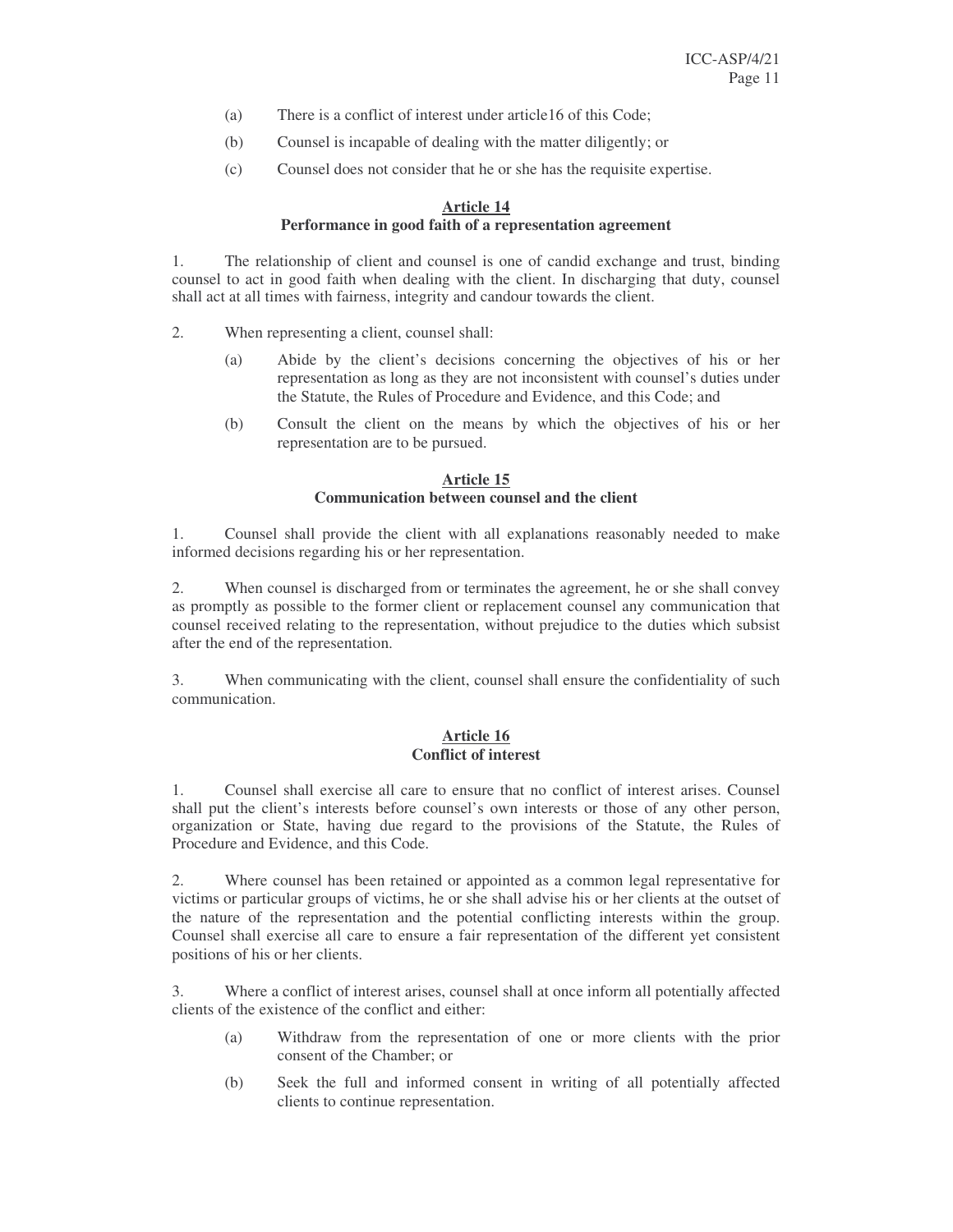#### **Article 17 Duration of the representation agreement**

- 1. Counsel shall advise and represent a client until:
	- (a) The case before the Court has been finally determined, including all appeals;
	- (b) Counsel has withdrawn from the agreement in accordance with article 16 or 18 of this Code; or
	- (c) A counsel assigned by the Court has been withdrawn.

2. The duties of counsel towards the client continue until the representation has ended, except for those duties which subsist under this Code.

#### **Article 18 Termination of the representation**

1. With the prior consent of the Chamber, counsel may withdraw from the agreement in accordance with the Regulations of the Court if:

- (a) The client insists on pursuing an objective that counsel considers repugnant; or
- (b) The client fails to fulfil an obligation to counsel regarding counsel's services and has been given reasonable warning that counsel will withdraw unless the obligation is fulfilled.

2. Where counsel withdraws from the agreement, he or she remains subject to article 8 of this Code, as well as any provisions of the Statute and the Rules of Procedure and Evidence relating to confidentiality.

3. Where counsel is discharged by the client, counsel may be discharged in accordance with the Regulations of the Court.

4. Where counsel's physical or mental condition materially impairs his or her ability to represent the client, counsel may be withdrawn by the Chamber at his or her request or at the request of the client or the Registrar.

5. In addition to complying with the duties imposed by article 15, paragraph 2, of this Code, counsel shall convey to replacement counsel the entire case file, including any material or document relating to it.

#### **Article 19 Conservation of files**

Following the termination of the representation, counsel shall keep files containing documents and records of work carried out in fulfilment of the agreement for five years. Counsel shall allow the former client to inspect the file unless he or she has substantial grounds for refusing to do so. After this time counsel shall seek instructions from the former client, his or her heirs or the Registrar on the disposal of the files, with due regard to confidentiality.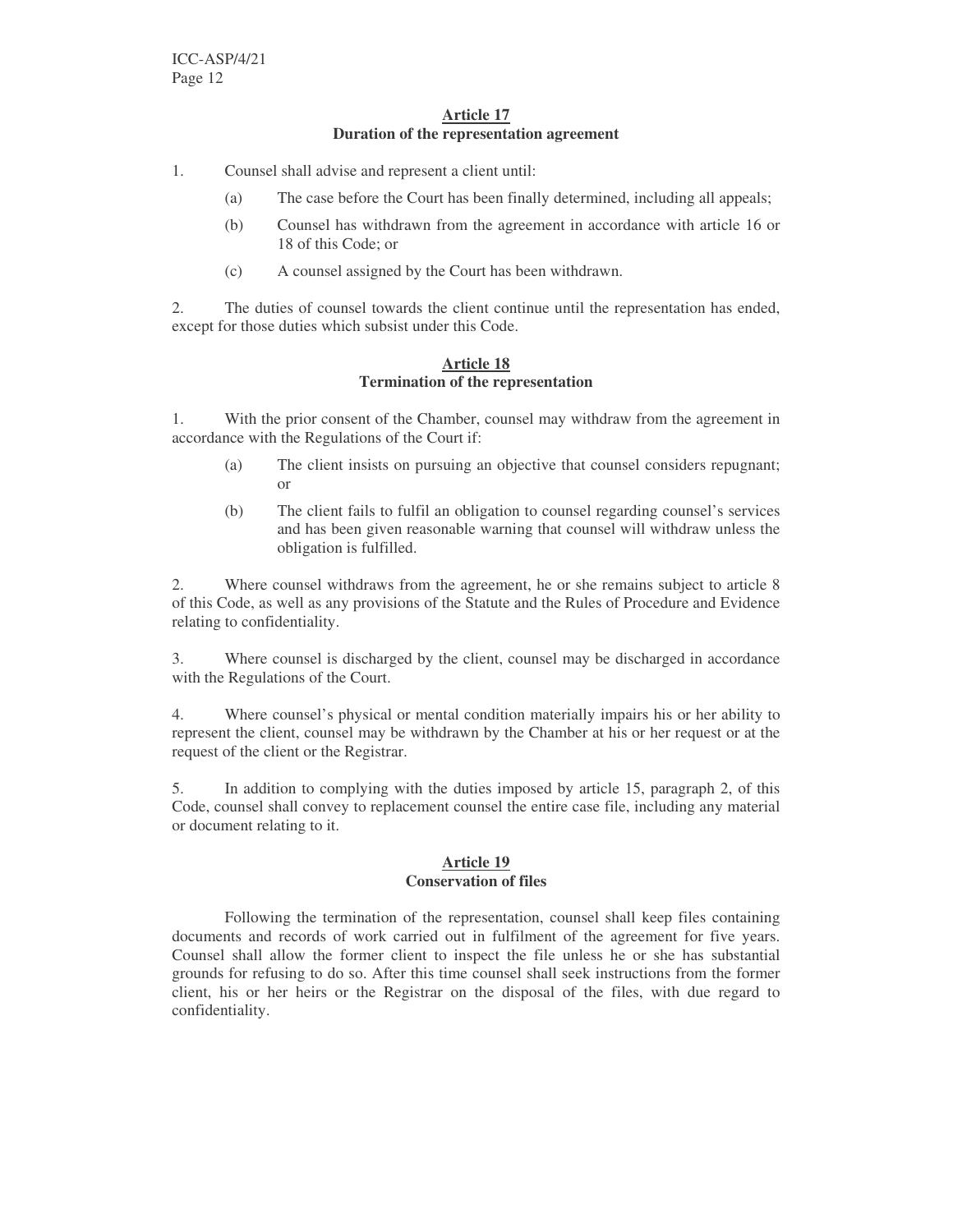#### **Article 20 Counsel's fees**

Prior to establishing an agreement, counsel shall inform the client in writing of the rate of fees to be charged and the criteria for setting them, the basis for calculating the costs, the billing arrangements and the client's right to receive a bill of costs.

#### **Article 21 Prohibitions**

1. Notwithstanding article 22, counsel shall not accept remuneration, in cash or in kind, from a source other than the client unless the client consents thereto in writing after consultation and counsel's independence and relationship with the client are not thereby affected.

2. Counsel shall never make his or her fees contingent on the outcome of a case in which he or she is involved.

3. Counsel shall not mix funds of a client with his or her own funds, or with funds of counsel's employer or associates. Counsel shall not retain money received on behalf of a client.

4. Counsel shall not borrow monies or assets from the client.

#### **Article 22 Remuneration of counsel in the framework of legal assistance**

1. The fees of counsel where his or her client benefits from legal assistance shall be paid exclusively by the Registry of the Court. Counsel shall not accept remuneration in cash or in kind from any other source.

2. Counsel shall neither transfer nor lend all or part of the fees received for representation of a client or any other assets or monies to a client, his or her relatives, acquaintances, or any other third person or organization in relation to which the client has a personal interest.

3. Where counsel is requested, induced or encouraged to violate the obligations under this article, counsel shall advise the client of the prohibition of such conduct and shall inform the Registrar as soon as reasonably practicable.

4. Counsel shall inform the Registrar of any violations of the obligations under this article by any member of his or her defence team.

5. The provision of information to the Registrar under paragraphs 3 and 4 of this article shall not be regarded as a violation of article 8 of this Code.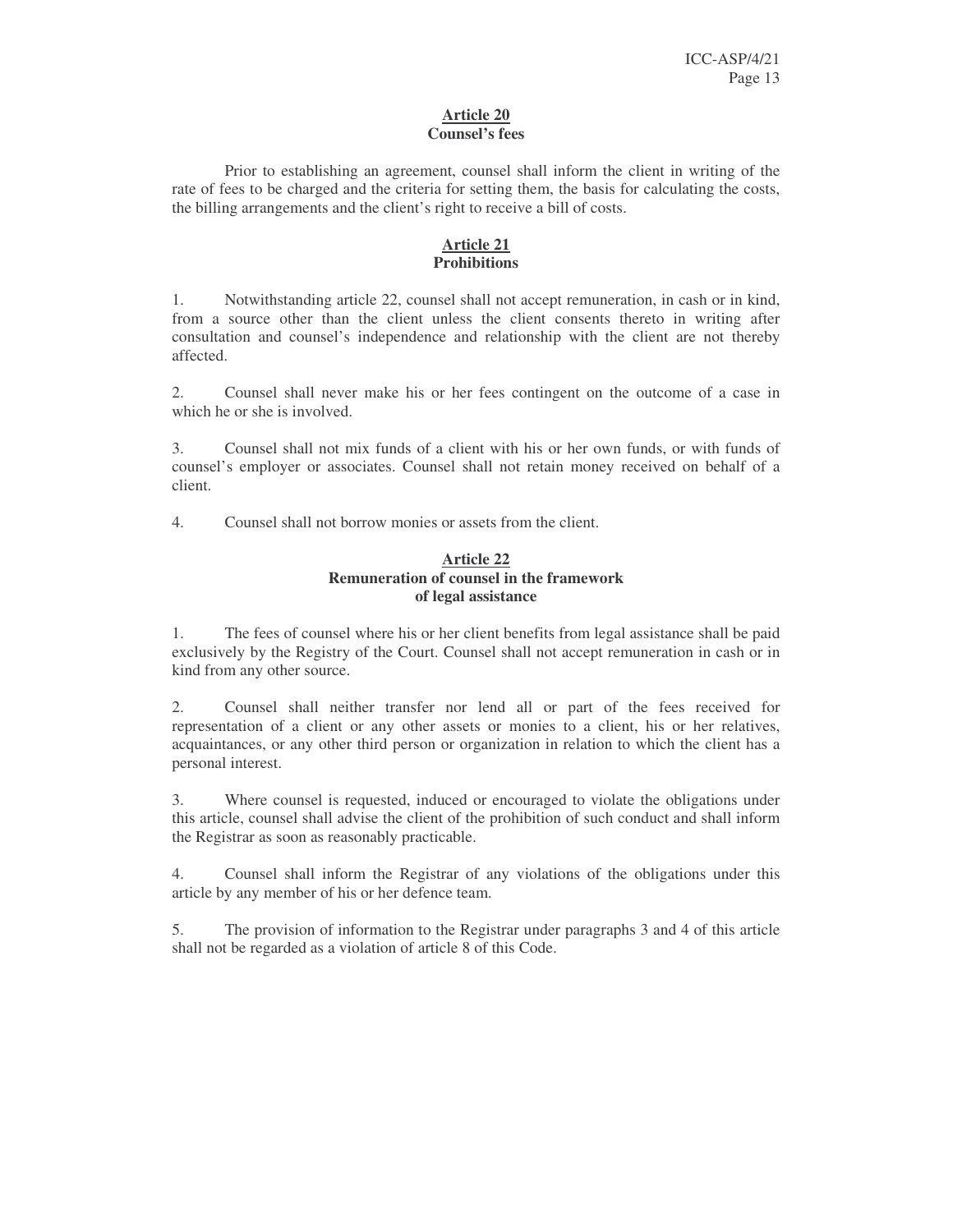#### **Chapter 3 Relations with the Court and others**

#### **Article 23 Communications with the Chambers and judges**

Unless the judge or the Chamber dealing with a case permits counsel to do so in exceptional circumstances, counsel shall not:

- (a) Make contact with a judge or Chamber relative to the merits of a particular case other than within the proper context of the proceedings; or
- (b) Transmit evidence, notes or documents to a judge or Chamber except through the Registry.

#### **Article 24 Duties towards the Court**

1. Counsel shall take all necessary steps to ensure that his or her actions or those of counsel's assistants or staff are not prejudicial to the ongoing proceedings and do not bring the Court into disrepute.

2. Counsel is personally responsible for the conduct and presentation of the client's case and shall exercise personal judgement on the substance and purpose of statements made and questions asked.

3. Counsel shall not deceive or knowingly mislead the Court. He or she shall take all steps necessary to correct an erroneous statement made by him or her or by assistants or staff as soon as possible after becoming aware that the statement was erroneous.

4. Counsel shall not submit any request or document with the sole aim of harming one or more of the participants in the proceedings.

5. Counsel shall represent the client expeditiously with the purpose of avoiding unnecessary expense or delay in the conduct of the proceedings.

#### **Article 25 Evidence**

1. Counsel shall at all times maintain the integrity of evidence, whether in written, oral or any other form, which is submitted to the Court. He or she shall not introduce evidence which he or she knows to be incorrect.

2. If counsel, while collecting evidence, reasonably believes that the evidence found may be destroyed or tampered with, counsel shall request the Chamber to issue an order to collect the evidence pursuant to rule 116 of the Rules of Procedure and Evidence.

#### **Article 26 Relations with unrepresented persons**

1. When required in the course of representation, counsel may communicate with and meet an unrepresented person in the client's interest.

- 2. When counsel communicates with unrepresented persons he or she shall:
	- (a) Inform them of their right to assistance from counsel and, if applicable, to their right to legal assistance; and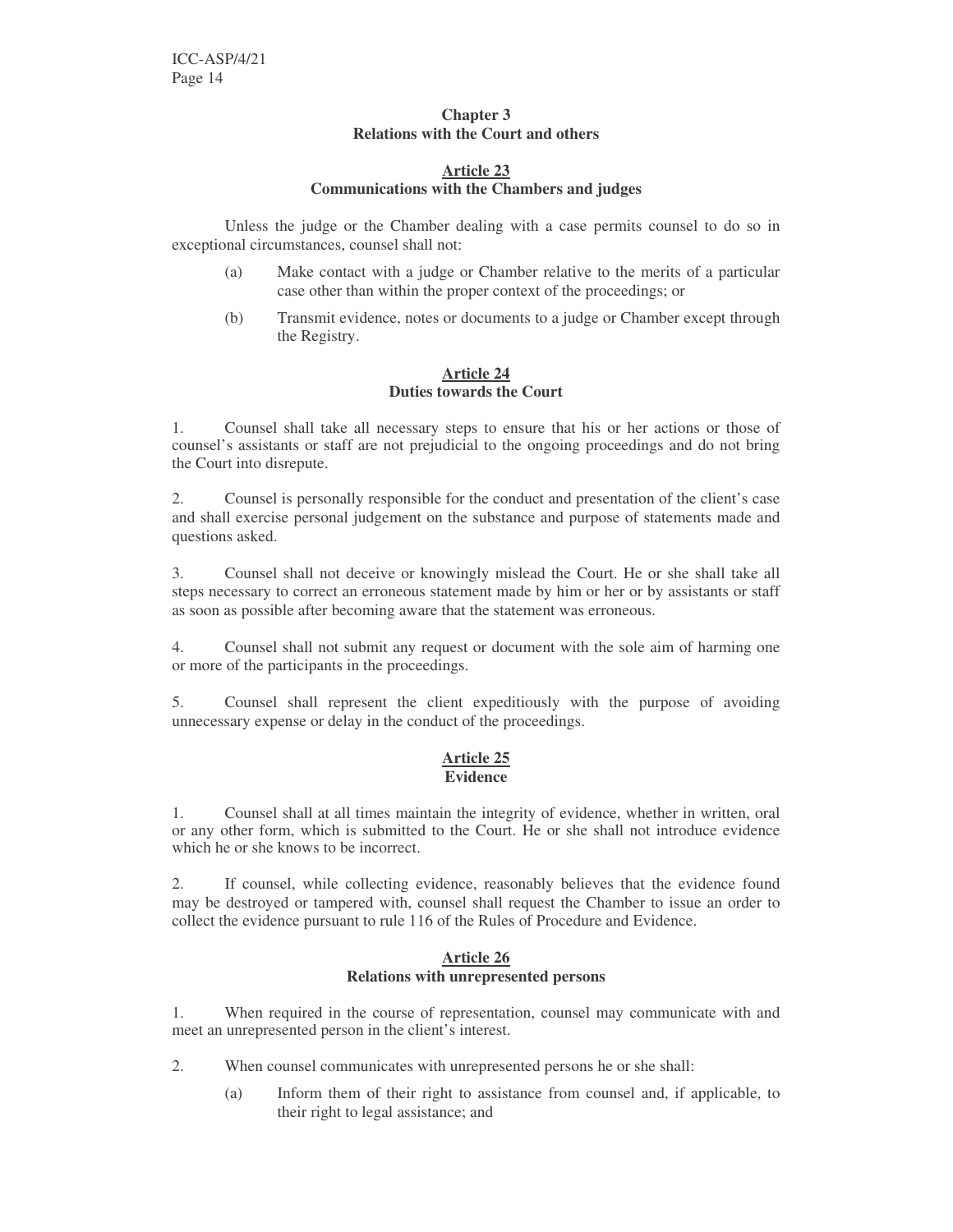(b) Without infringing upon the confidentiality of counsel-client privilege, inform them of the interest that counsel represents and the purpose of the communication.

3. If counsel becomes aware of a potential conflict of interest in the course of a communication or meeting with an unrepresented person, he or she shall, notwithstanding paragraph 1 of this article, refrain immediately from engaging in any further contact or communication with the person.

#### **Article 27 Relations with other counsel**

1. In dealing with other counsel and their clients, counsel shall act fairly, in good faith and courteously.

2. All correspondence between counsel representing clients with a common interest in a litigated or non-litigated matter and who agree on exchanging information concerning the matter, shall be presumed confidential and privileged by counsel.

3. When counsel does not expect particular correspondence between counsel to be confidential, he or she shall state clearly at the outset that such correspondence is not confidential.

#### **Article 28 Relations with persons already represented by counsel**

Counsel shall not address directly the client of another counsel except through or with the permission of that counsel.

#### **Article 29 Relations with witnesses and victims**

1. Counsel shall refrain from intimidating, harassing or humiliating witnesses or victims or from subjecting them to disproportionate or unnecessary pressure within or outside the courtroom.

2. Counsel shall have particular consideration for victims of torture or of physical, psychological or sexual violence, or children, the elderly or the disabled.

#### **Chapter 4 Disciplinary regime**

#### **Article 30 Conflict with other disciplinary regimes**

Subject to article 38 of this Code, the present chapter is without prejudice to the disciplinary powers of any other disciplinary authority that may apply to counsel subject to this Code.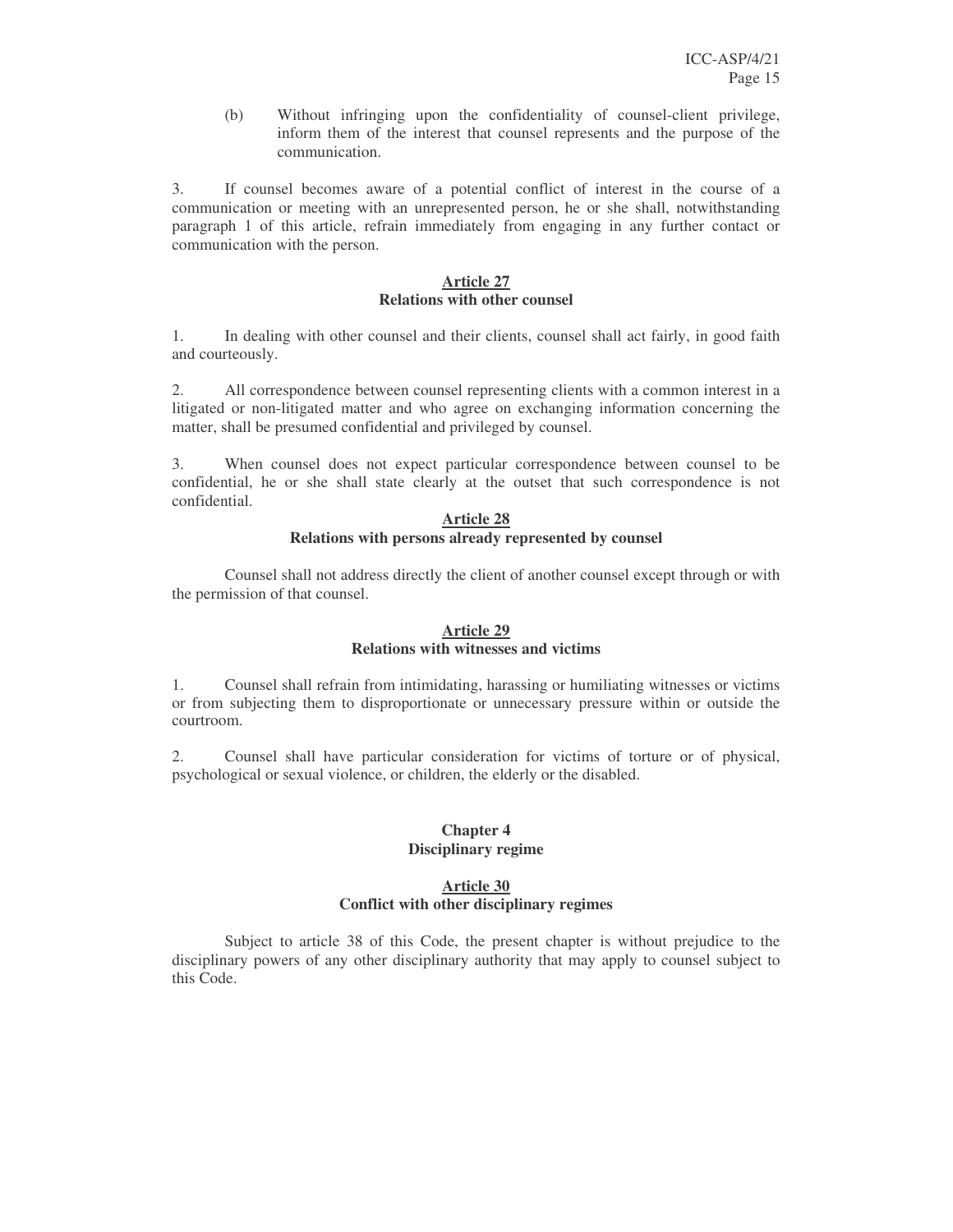#### **Article 31 Misconduct**

Counsel commits misconduct when he or she:

- (a) Violates or attempts to violate any provisions of this Code, the Statute, the Rules of Procedure and Evidence and the Regulations of the Court or of the Registry in force imposing a substantial ethical or professional duty on him or her;
- (b) Knowingly assists or induces another person to commit any misconduct, referred to in paragraph (a) of this article, or does so through the acts of another person; or
- (c) Fails to comply with a disciplinary decision rendered pursuant to this chapter.

#### **Article 32 Liability for conduct of assistants or other staff**

1. Counsel shall be liable for misconduct under article 31 of this Code by his or her assistants or staff when he or she:

- (a) Orders or approves the conduct involved; or
- (b) Knows or has information suggesting that violations may be committed and takes no reasonable remedial action.
- 2. Counsel shall instruct his or her assistants or staff in the standards set by this Code.

#### **Article 33 The Commissioner**

1. A Commissioner responsible for investigating complaints of misconduct in accordance with this chapter shall be appointed for four years by the Presidency. The Commissioner shall be chosen from amongst persons with established competence in professional ethics and legal matters.

2. The Commissioner shall not be eligible for re-appointment. A Commissioner who is involved in an investigation when his or her mandate expires shall continue to conduct such an investigation until it is concluded.

#### **Article 34 Filing a complaint of misconduct**

1. Complaints against counsel regarding misconduct as referred to in articles 31 and 32 of this Code may be submitted to the Registry by:

- (a) The Chamber dealing with the case;
- (b) The Prosecutor; or
- (c) Any person or group of persons whose rights or interests may have been affected by the alleged misconduct.

2. The complaint shall be made in writing or, if the complainant is unable to do so, orally before a staff member of the Registry. It shall identify the complainant and the counsel against whom the complaint is made and shall describe in sufficient detail the alleged misconduct.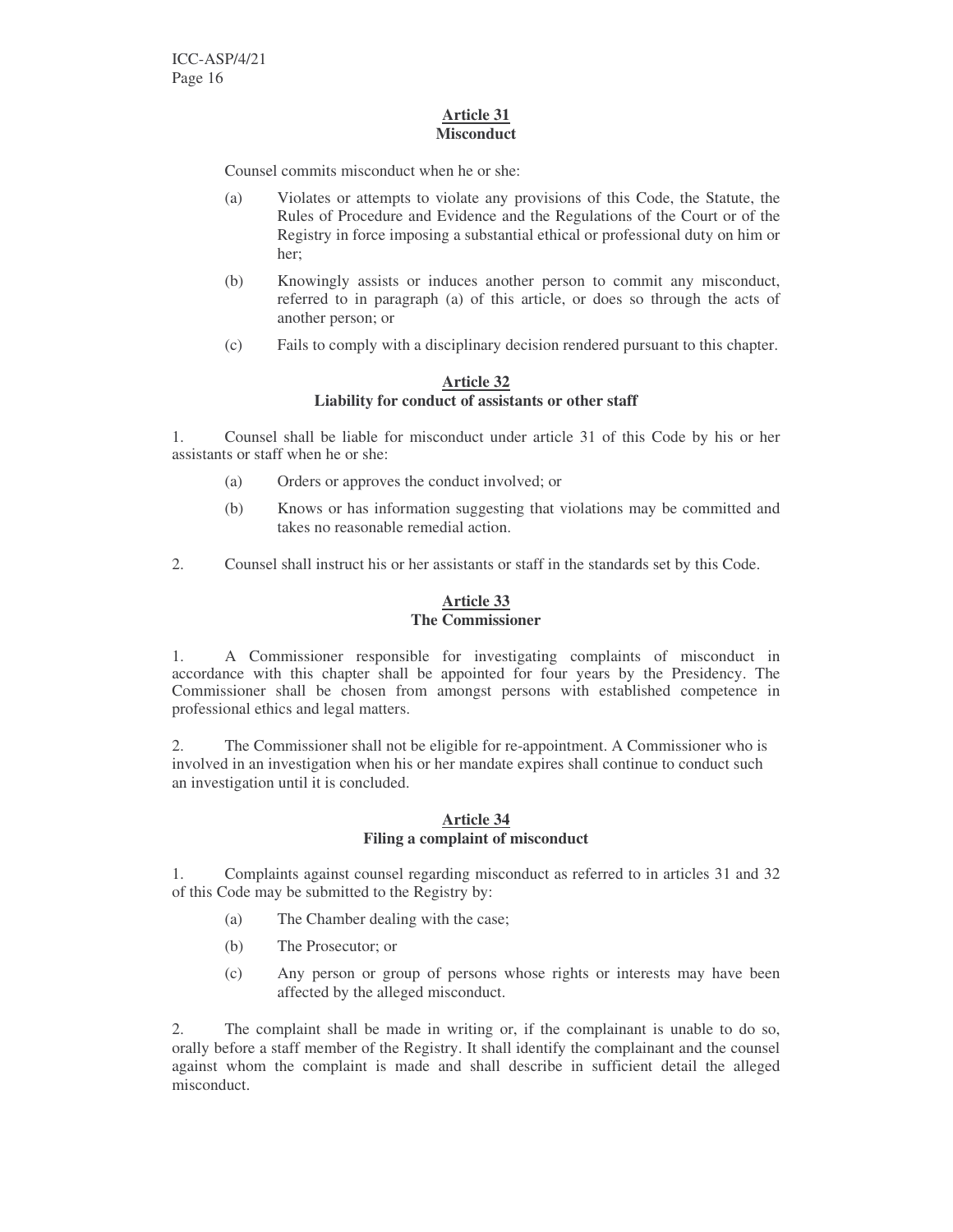3. The Registrar shall transmit the complaint to the Commissioner.

4. The Registrar may, on his or her own initiative, make complaints to the Commissioner regarding the misconduct referred to in articles 31 and 32 of this Code.

5. All complaints shall be kept confidential by the Registry.

#### **Article 35 Limitation period**

The right to file a complaint against counsel for misconduct shall lapse five years after the termination of the representation agreement.

#### **Article 36 Composition and management of the Disciplinary Board**

1. The Disciplinary Board shall comprise three members, two of whom shall be permanent and one *ad hoc*.

2. The members of the Disciplinary Board shall perform their functions under this Code in an independent and impartial manner.

3. The Registry shall make appropriate arrangements for the elections, provided for in paragraph 4 of this article, in consultation with counsel and, as appropriate, national authorities.

4. The two permanent members, as well as one alternate member who may serve as a replacement in accordance with paragraph 10 of this article, shall be elected for four years by all counsel entitled to practise before the Court. They shall be chosen from amongst persons with established competence in professional ethics and legal matters.

5. The *ad hoc* member shall be a person appointed by the national authority competent to regulate and control the activities of counsel subject to the disciplinary procedure.

6. The permanent members shall not be eligible for re-election.

7. Notwithstanding paragraph 4 of this article, at the first election one of the permanent members shall be selected by lot to serve for a term of six years.

8. After each election and in advance of the first meeting of the newly-elected Disciplinary Board, the permanent and alternate members shall elect one of the permanent members as a chairperson.

9. All members of the Disciplinary Board shall have the same rights and votes. The Disciplinary Board shall decide by majority vote. An alternate member serving on a case pursuant to paragraph 10 of this article shall have the same rights and votes as permanent and *ad hoc* members serving on the same case.

10. If one of the permanent members is unavailable to deal with the case or serve on the Disciplinary Board, the chairperson or, where the chairperson is the permanent member concerned, the other permanent member, shall request the alternate member to serve as a replacement on the Disciplinary Board.

11. Permanent members or the alternate member whose mandates have expired shall continue to deal with the cases they already have under consideration until such cases are finally determined including all appeals.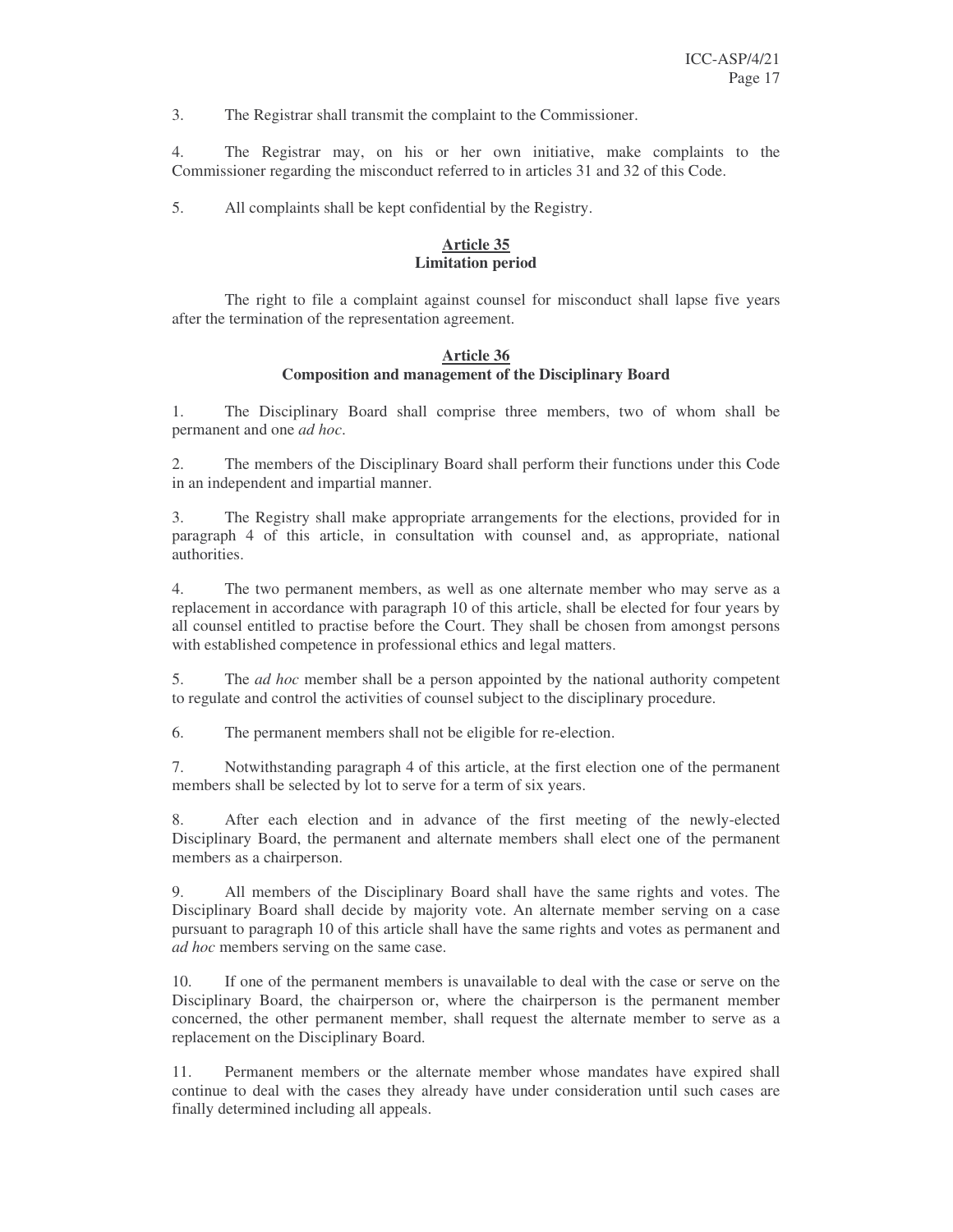12. The Registrar shall appoint a staff member of the Registry who will render secretariat services to the Disciplinary Board. Once appointed, the relevant staff member of the Registry shall act at arm's length from the Registry and, subject to article 44, paragraph 12 of this Code, solely as the secretariat of the Disciplinary Board.

#### **Article 37 Preliminary procedures**

1. If the complaint filed meets the requirements in article 34 of this Code, the Commissioner shall forward it to counsel subject to the disciplinary procedure, who shall submit a response within sixty days from the date the complaint is forwarded.

2. The response shall indicate whether the alleged misconduct has been or is the subject of a disciplinary procedure before the national authority. If so, it shall include:

- (a) The identity of the national authority deciding on the alleged misconduct; and
- (b) A certified communication by the national authority stating the alleged facts that are the basis of the disciplinary procedure before it.

#### **Article 38 Complementarity of disciplinary measures**

1. The disciplinary procedure in this Code shall be applied by the Disciplinary Board.

2. The *ad hoc* member of the Disciplinary Board shall serve as the contact point with the relevant national authority for all communication and consultation regarding the procedure.

3. Counsel subject to the disciplinary procedure shall request the national authority dealing with the matter to inform the Disciplinary Board of the progress of any national disciplinary procedure concerning the alleged misconduct and of its final decision, and shall take all measures necessary to facilitate such communication.

4. When the alleged misconduct is the basis of a disciplinary procedure which has already been initiated before the relevant national authority, the procedure before the Disciplinary Board shall be suspended until a final decision is reached regarding the former procedure, unless:

- (a) the national authority does not respond to communications and consultations in accordance with paragraph 2 of this article within a reasonable time;
- (b) the Disciplinary Board considers that the information received is not satisfactory; or
- (c) the Disciplinary Board considers that, in the light of the information received, the national authority is unable or unwilling to conclude the disciplinary procedure.

5. As soon as it receives the decision of the national authority, the Disciplinary Board shall:

- (a) declare the procedure closed, unless the decision adopted does not adequately address a complaint of misconduct under this Code; or
- (b) declare that the decision of the national authority does not cover or only partially covers the misconduct brought before the Disciplinary Board and that therefore the procedure is to be continued.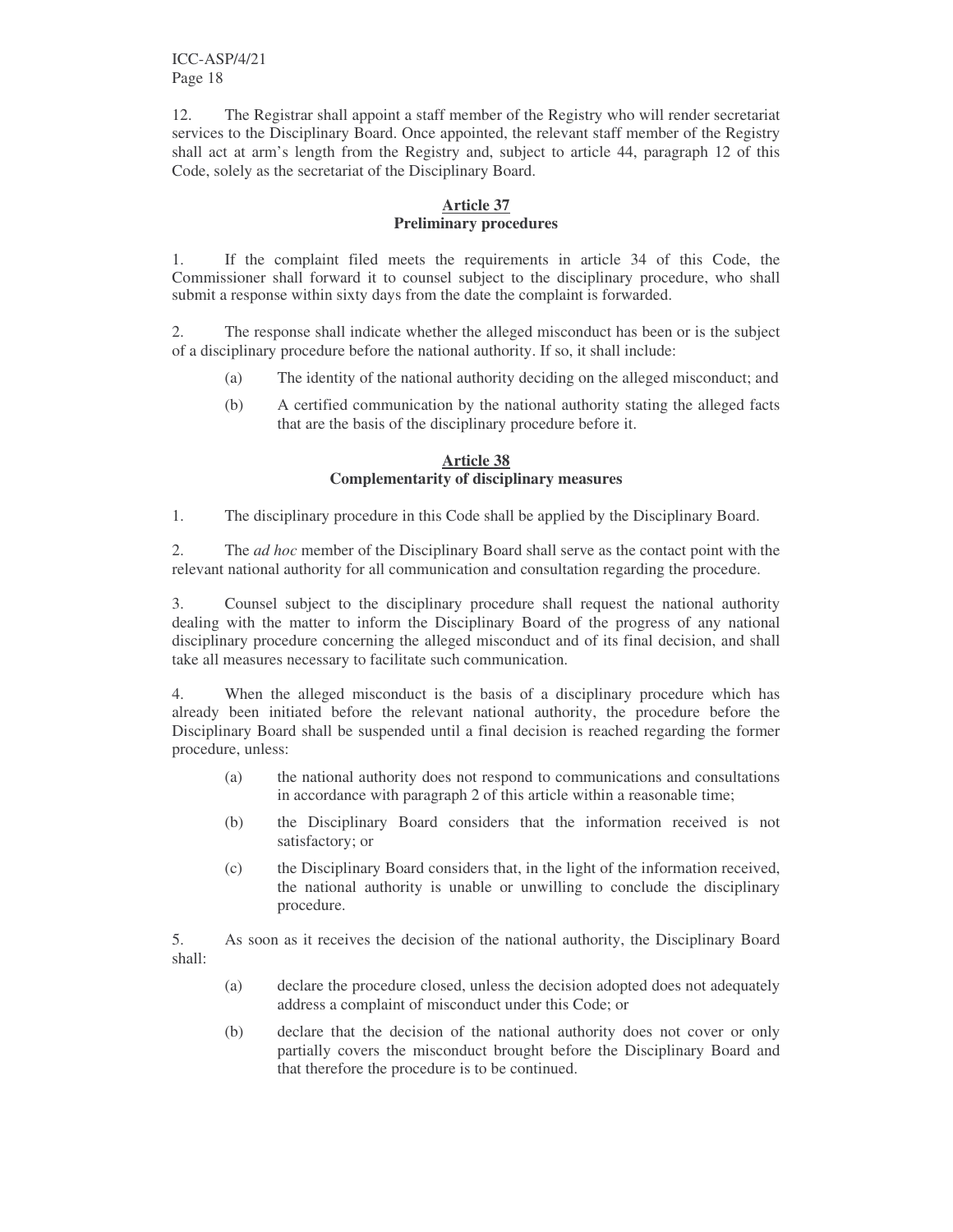6. In the case of paragraphs 3 and paragraph 4 (b) of this article, the Disciplinary Board may ask counsel subject to the disciplinary procedure to provide detailed information about the procedure, including any minute or evidence which might have been submitted.

7. A decision by the Disciplinary Board based on this article may be appealed before the Disciplinary Appeals Board.

#### **Article 39 Disciplinary procedure**

1. The Commissioner conducting the investigation may dismiss a complaint without any further investigation if he or she considers on the basis of the information at his or her disposal that the allegation of misconduct is unfounded in fact or in law. He or she shall notify the complainant accordingly.

2. Should the Commissioner consider otherwise, he or she shall promptly investigate the counsel's alleged misconduct and decide either to submit a report to the Disciplinary Board or to bring the procedure to an end.

3. The Commissioner shall take into consideration all evidence, whether oral, written or any other form, which is relevant and has probative value. He or she shall keep all information concerning the disciplinary procedure confidential.

4. The Commissioner may try to find an amicable settlement if he or she deems it appropriate. The Commissioner shall report the outcome of any such efforts to reach an amicable settlement to the Disciplinary Board, which may take it into consideration. Any amicable settlement shall be without prejudice to the competence or powers of the Disciplinary Board under this Code.

5. The report of the Commissioner shall be submitted to the Disciplinary Board.

6. The Disciplinary Board hearing shall be public. However, the Disciplinary Board may decide to hold a hearing or parts of it in closed session, in particular to safeguard the confidentiality of information in the report of the Commissioner or to protect victims and witnesses.

7. The Commissioner and the counsel subject to the disciplinary procedure shall be called and heard. The Disciplinary Board may also call and hear any other person deemed useful for the establishment of the truth.

8. In exceptional cases, where the alleged misconduct is of such a nature as to seriously prejudice the interests of justice, the Commissioner may lodge an urgent motion with the Chamber before which the counsel who is the subject of the complaint is appearing, so that it may, as appropriate, declare a temporary suspension of such counsel.

#### **Article 40 Rights of counsel subject to the disciplinary procedure**

1. Counsel subject to the disciplinary procedure shall be entitled to assistance from other counsel.

2. Counsel shall have the right to remain silent before the Disciplinary Board, which may draw any inferences it deems appropriate and reasonable from such silence in the light of all the information submitted to it.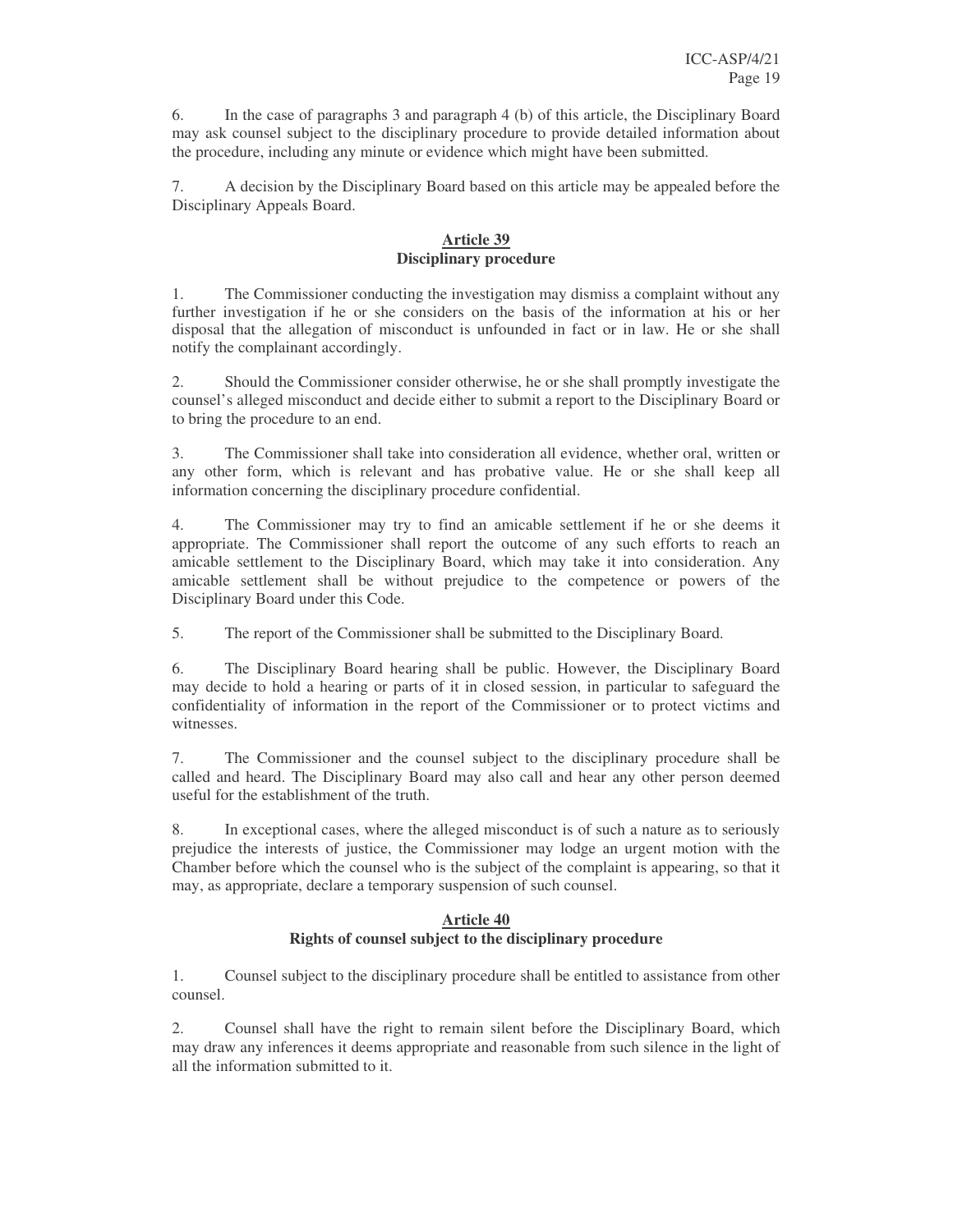3. Counsel shall have the right to full disclosure of the information and evidence gathered by the Commissioner as well as the Commissioner's report.

4. Counsel shall be given the time required to prepare his or her defence.

5. Counsel shall have the right to question, personally or through his or her counsel, any person called by the Disciplinary Board to testify before it.

#### **Article 41 Decisions by the Disciplinary Board**

1. The Disciplinary Board may conclude the procedure finding no misconduct on the basis of the evidence submitted to it or finding that counsel subject to disciplinary procedure committed the alleged misconduct.

2. The decision shall be made public. It shall be reasoned and issued in writing.

3. The decision shall be notified to counsel subject to the disciplinary procedure and to the Registrar.

4. When the decision is final, it shall be published in the Official Journal of the Court and transmitted to the national authority.

#### **Article 42 Sanctions**

1. When misconduct has been established, the Disciplinary Board may impose one or more of the following sanctions:

- (a) Admonishment;
- (b) Public reprimand with an entry in counsel's personal file;
- (c) Payment of a fine of up to  $\epsilon$ 30,000;
- (d) Suspension of the right to practise before the Court for a period not exceeding two years; and
- (e) Permanent ban on practising before the Court and striking off the list of counsel.

2. The admonishment may include recommendations by the Disciplinary Board.

3. The costs of the disciplinary procedure shall be within the discretion of the Disciplinary Board.

#### **Article 43 Appeals**

1. Sanctioned counsel and the Commissioner shall have the right to appeal the decision of the Disciplinary Board on factual or legal grounds.

2. The appeal shall be notified to the secretariat of the Disciplinary Board within thirty days from the day on which the decision has been delivered.

3. The secretariat of the Disciplinary Board shall transmit the notification of the appeal to the secretariat of the Disciplinary Appeals Board.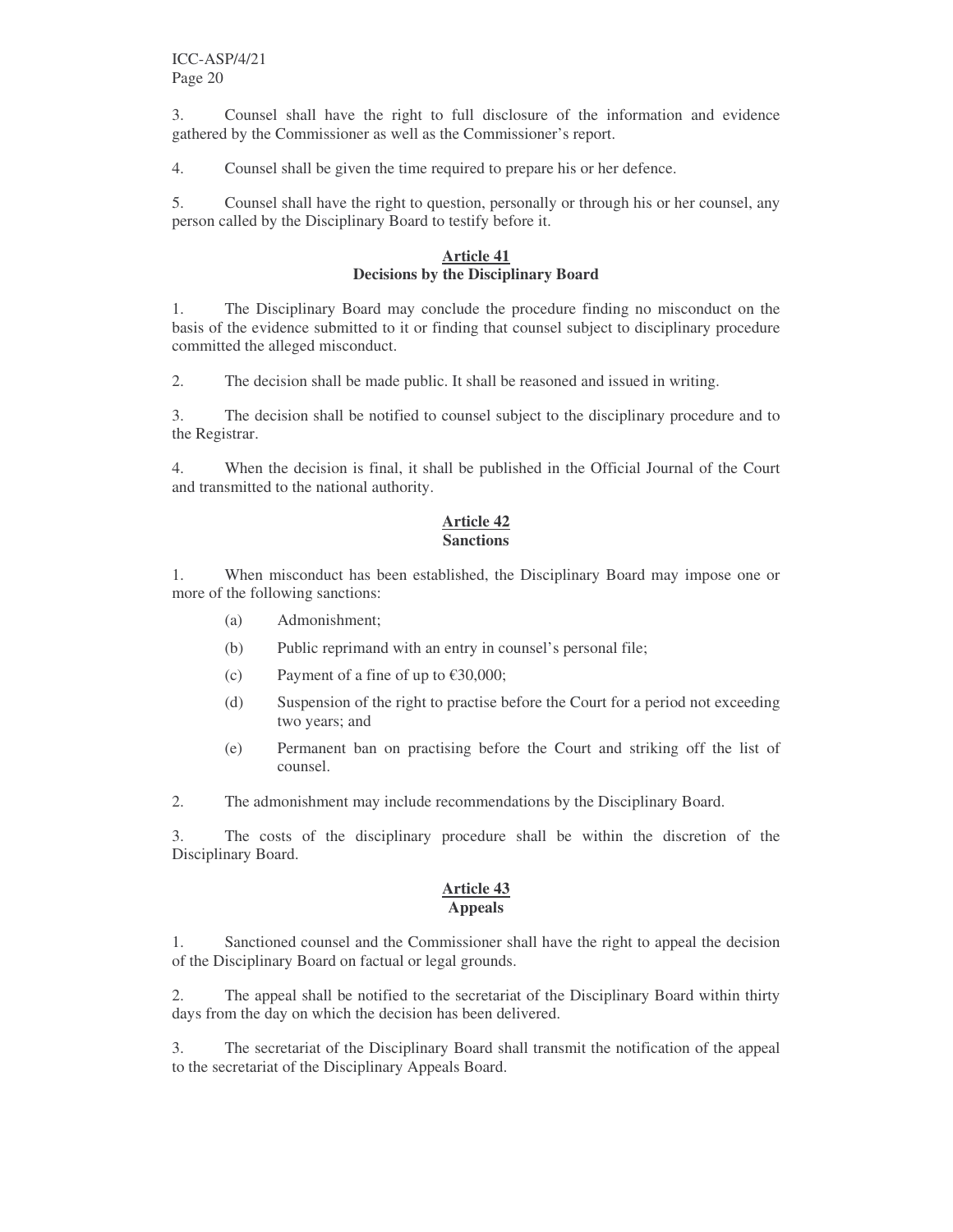4. The Disciplinary Appeals Board shall decide on the appeal according to the procedure followed before the Disciplinary Board.

#### **Article 44**

#### **Composition and management of the Disciplinary Appeals Board**

1. The Disciplinary Appeals Board shall decide on appeals against decisions of the Disciplinary Board.

2. The members of the Disciplinary Appeals Board shall perform their functions under this Code in an independent and impartial manner.

3. The Registry shall make appropriate arrangements for the elections provided for in paragraph 5 of this article, in consultation with counsel and, as appropriate, national authorities.

4. The Disciplinary Appeals Board shall comprise five members:

- (a) The three judges of the Court who take precedence under regulation 10 of the Regulations of the Court, not including:
	- (i) the judges dealing with the case from which the complaint subject to the disciplinary procedure arose; or
	- (ii) any members or former members of the Presidency who appointed the Commissioner.
- (b) Two persons elected in accordance with paragraph 5 of this article.

5. The two members of the Disciplinary Appeals Board referred to in paragraph 4 (b) of this article, as well as an alternate member who may serve as a replacement in accordance with paragraph 6 of this article, shall be elected for four years by all counsel entitled to practise before the Court. They shall be chosen from amongst persons with established competence in professional ethics and legal matters.

6. If one of the elected members is unavailable to deal with the case or serve on the Disciplinary Appeal Board, the chairperson shall request the alternate member to serve as a replacement on the Disciplinary Appeals Board.

7. The functions of members of the Disciplinary Appeals Board are incompatible with those of members of the Disciplinary Board.

8. The elected members shall not be eligible for re-election.

9. The judge who takes precedence among the three judges referred to in paragraph 4 (a) of this article shall be the chairperson of the Disciplinary Appeals Board.

10. All members of the Disciplinary Appeals Board shall have the same rights and votes. The Disciplinary Appeals Board shall decide by majority vote. An alternate member serving on a case pursuant to paragraph 6 of this article shall have the same rights and votes as other members serving on the same case.

11. Members whose mandates have expired shall continue to deal with the cases they already have under consideration until such cases are finally determined.

12. The staff member of the Registry appointed by the Registrar pursuant to article 36, paragraph 12, of this Code to provide secretariat services to the Disciplinary Board shall also act as the secretariat of the Disciplinary Appeals Board. Once appointed, the relevant staff member of the Registry shall act at arm's length from the Registry.